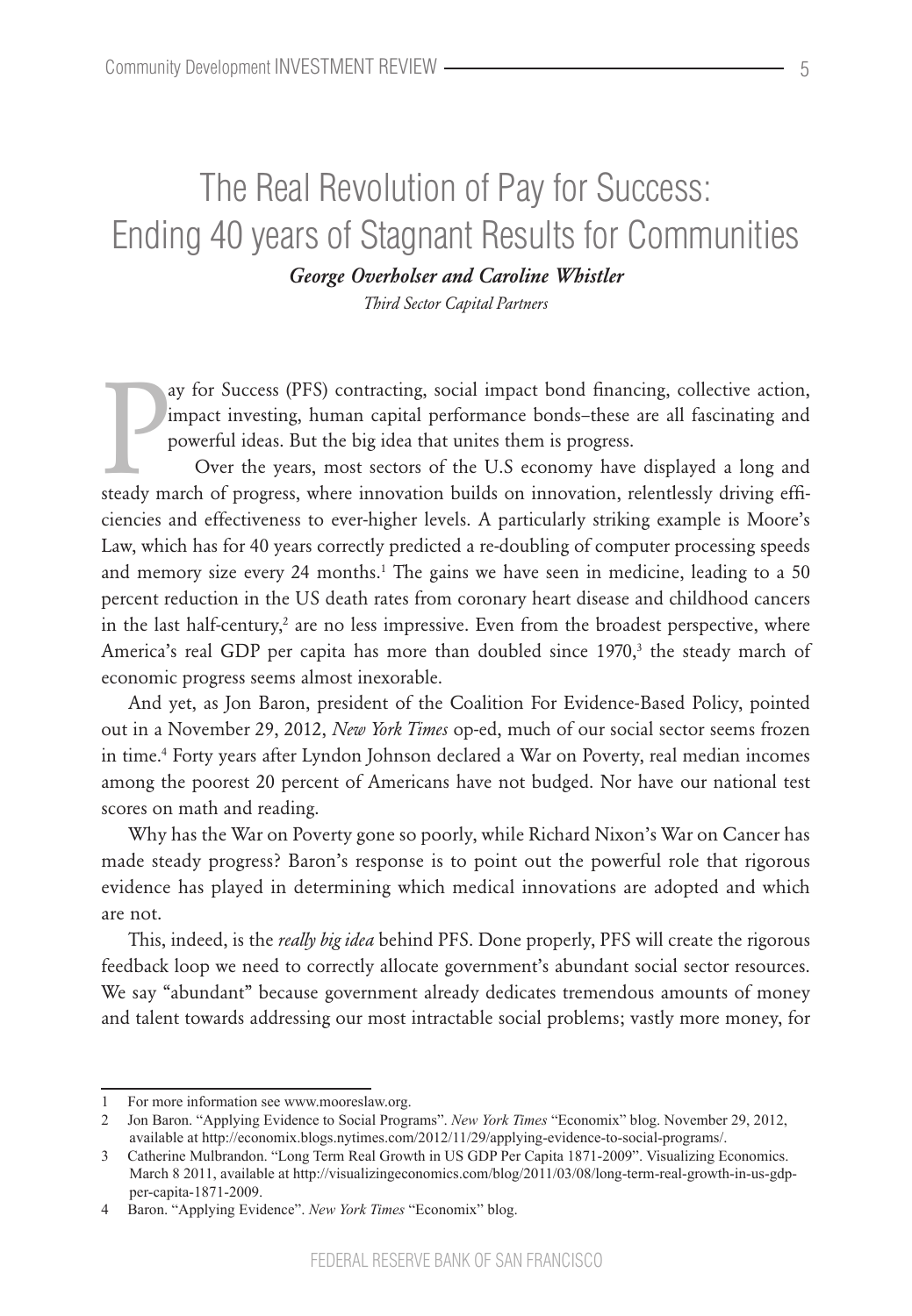example than all of philanthropy combined.<sup>5</sup> But we too often fail to direct these resources towards the innovations that work best or to redirect resources when new and better innovations come along. This is the real promise of PFS contracting: redirecting and refocusing our abundant resources, relentlessly, toward the innovations that demonstrate an ever-improving ability to deliver the results our communities need.

## **Big Data Is Revolutionizing the Science of Impact Evaluation**

Historically, randomized control trials, virtually the only reliable and accurate way to truly measure social impact, have been multi-million dollar affairs, involving expensive survey-based ways of collecting data and disruptions to social service operations. Now, in the age of *Freakonomics* and "big data," we are able to harvest huge quantities of information from administrative databases that are a natural byproduct of running government programs and that passively "observe" social programs in action without disrupting or denying services. The presence of big data is by no means a panacea as local variation in database quality is significant and databases may not capture all types of outcomes or relevant information. Additionally, while big data can "observe" social programs in action, it has a limited ability to evaluate details of the implementation process that are also critical monitoring tools for social programs. Yet despite these limitations, quality government administrative databases are nevertheless an important enabler of significant progress in social service evaluation.

A compelling example comes from the John D. and Catherine T. MacArthur "Genius Award" winner in 2012, Raj Chetty, who was able to compile a database of teacher and classroom assignments from the 1990s for 2.5 million grade school students and to relate them to 18 million test scores.<sup>6</sup> Then, incredibly, for 90 percent of the students, he was able to match these data up with current tax returns. The results show compelling and rigorous evidence that superior teachers raise students' future earning power by an average of \$50,000 per student. One might expect that a study like this would cost many millions to conduct. In fact, the data compilation and analysis cost less than \$100,000.

Professor Jeffrey Liebman of Harvard's Kennedy School of Government has used a similar approach to arrive at comprehensive and ongoing measures of incarceration for the current Massachusetts PFS project. For decades, Massachusetts has used a state wide system called CORI, which provides law enforcement with criminal records of people whom they encounter. The great benefit of CORI is that it captures the incarceration data needed to undergird a randomized control trial. This data can be used to determine a program's impact, and therefore success payments in a PFS contract. Not only does the CORI database capture data in the same way for all people (whether in a test group or a control group), it is

<sup>5</sup> Giving USA: The Annual Report on Philanthropy for the year 2011 (2012). Chicago: Giving USA Foundation, available at www.givingUSAreports.org.

<sup>6</sup> Chetty, Friedman, & Rockoff. "The Long-Term Impacts of Teachers: Teacher Value-Added and Students' Outcomes in Adulthood." Cambridge: Harvard University December 2011, available at http://obs.rc.fas.harvard. edu/chetty/value\_added\_slides.pdf.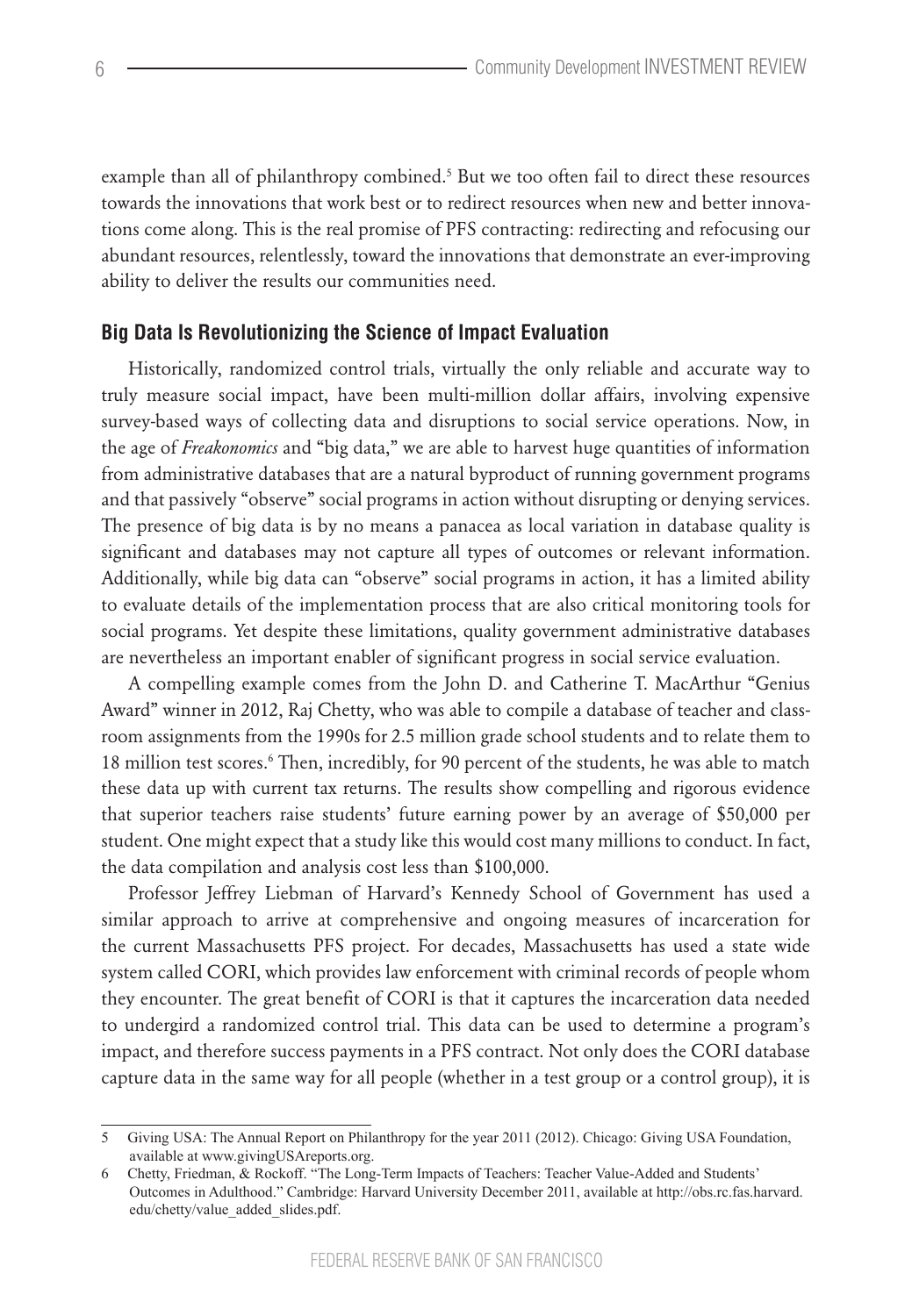also ongoing. Most evaluations produce a snapshot of impact; CORI shows us a movie.

These are not isolated examples. The Coalition for Evidence Based Policy recently listed five examples of "gold standard" randomized control trials in which "study costs range from \$50,000 to \$300,000, with random assignment itself comprising only a small portion of this cost (between \$0 and \$20,000)."7

As the cost of conducting randomized control trials plummets, and as evaluation methods move from taking snapshots to making movies, the evidence-driven march of social sector progress becomes possible. This tremendous (actuarial) breakthrough is strengthening social science techniques to a point where they are becoming inexpensive enough and reliable enough to (literally) be bankable.

#### **The Danger of Conflating Financing with Contracting in Social Innovation Financing**

Social innovation financing is another important breakthrough. But it is wrong to conflate financing with contracting. The distinction is this: PFS contracting means providers cannot be paid until after their level of impact has been assessed. This inherently introduces significant delays in payment. If providers' balance sheets are very strong, they can self-finance the delays, essentially borrowing money from themselves. But more typically, they will need to borrow from other parties. This bridge financing is precisely what social innovation financing provides, through mechanisms such as the social impact bond (SIB). Technically, the SIB is not actually a bond, but rather a loan to finance the multi-year delays that happen between when service provision expenses are incurred and when government success payments are finally made. SIBs also take on the risk that government payments never materialize.

#### **Outcomes-Based Contracting and Financing Are Not New Ideas**

Outcomes-based contracting with government, and the financing it necessitates, have been around for a long time, just not in the social sector. A typical outcomes-based contract might involve the building of a highway. If and when the goal of building the highway is met, the government rewards the builder by sharing toll receipts, which might be high or low depending on the highway's popularity. But in the interim, the cost of building the highway is financed by investors, who earn market-rate returns on the capital they put at risk. Over time, this form of financing has developed into a multi-billion dollar project finance industry. While social outcomes are potentially more nebulous and difficult to measure than highway construction, PFS deals are not that different.

<sup>7</sup> Coalition for Evidence-Based Policy. "Rigorous Program Evaluations on a Budget". Washington, DC: Coalition for Evidence-Based Policy March 2012, available at http://coalition4evidence.org/wp-content/uploads/2012/03/ Rigorous-Program-Evaluations-on-a-Budget-March-2012.pdf.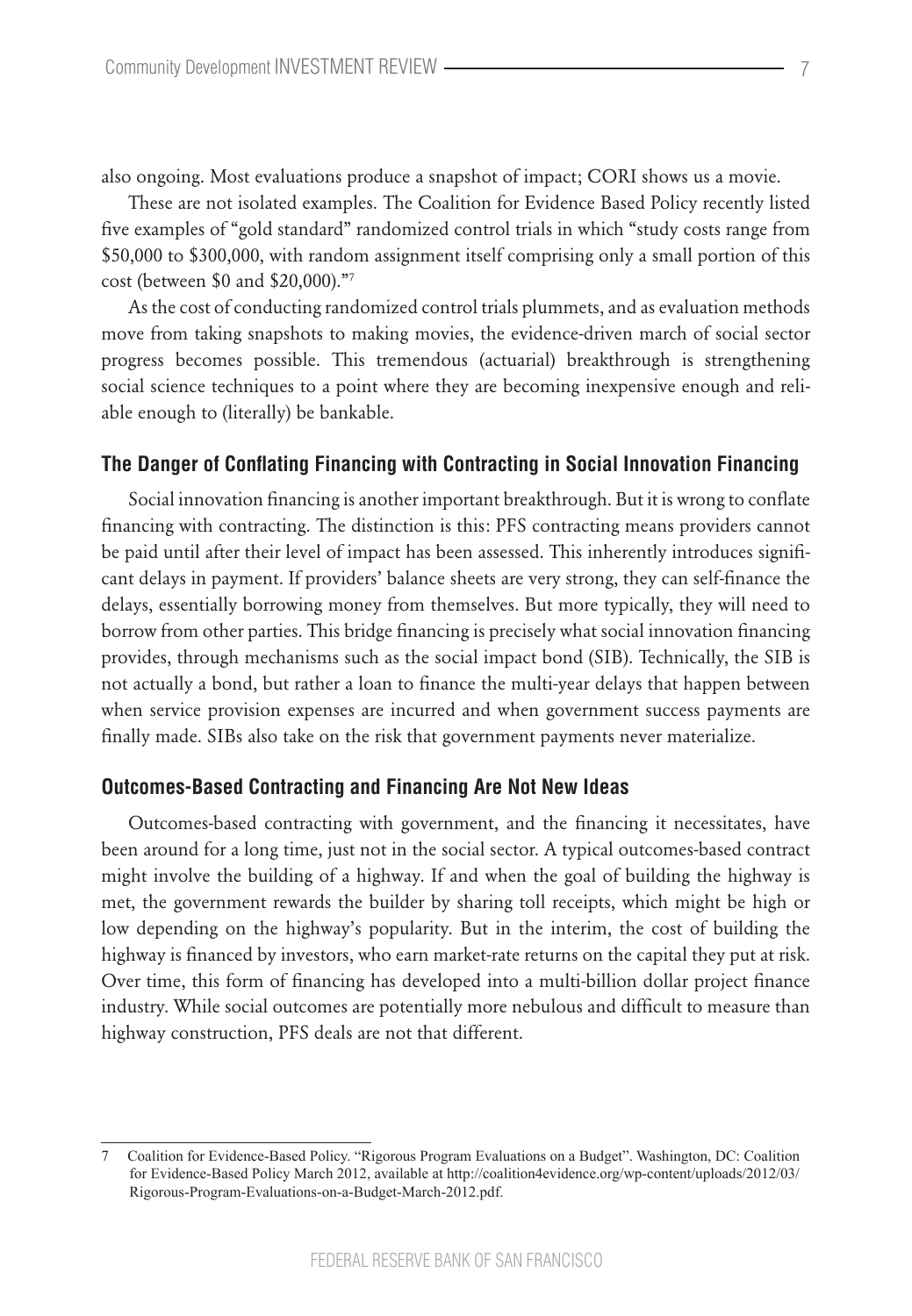### **Financing From Mainstream Investors? Yes, But Not Yet.**

Just as with highways and power plants, we believe that mainstream investors will one day routinely finance PFS deals. Some particularly profitable nonprofit providers may even selffinance using their own balance sheets. But not yet. Currently, most interventions are not yet cost-effective enough to support the economics of mainstream capital markets. Nor are they proven enough for potential investors to understand the nature of the risks they present. That is why, for a period of time, the PFS industry will need to tap into below-market sources of risk capital: philanthropic donors and impact investors.

Consider the field of micro-finance. It took more than 20 years and \$20 billion of combined philanthropic support and below-market impact investments to fully mature.<sup>8</sup> Today, the micro-finance industry is large (\$39 billion in loan volume)<sup>9</sup> and commercially viable (one-half of the industry functions well in a for-profit mode.) Is PFS contracting on a similar path? Only time will tell, but it is worth noting how close we already may be, at least in certain subsectors.

Incarceration avoidance provides a tantalizing example. Soon, we expect to see a PFS arrangement in which: (1) a state saves money as levels of incarceration are reduced, (2) the state shares a portion of the savings in the form of PFS payments, and (3) those payments are more than enough to cover for the expense of the social intervention. In other words, projects like these already show signs of being mildly profitable.

Although these mild profits are not yet sufficient to pay a commercial market rate of return for both the equity and debt capital required to finance the project, they are large enough to provide a modest rate of interest on the debt portion of the financing. In the scenario illustrated in Table 1, we estimate a need to borrow money for three years, with an average loan balance of \$4 million. Based on projected levels of social impact, the project might generate \$11 million in PFS payments against a \$10 million cost structure, generating a surplus of \$1 million. This puts the project in a position to pay a 7 percent annual rate of interest on the debt, and to provide a return of capital, but only minimal surplus, to philanthropists who provide additional equity-like financing. This is well below market for such an unproven and risky proposition. On the other hand, for the philanthropists, the retained surplus represents gains over and above a replenishment of their original grant – a vastly better financial outcome than the 100 percent loss they generally experience when they make a donation. Still, it is not enough to attract for-profit equity investments.

But consider the "march of progress." Suppose the program becomes more efficient over time or is replaced by a succession of superior innovations. Two things happen. First, a

<sup>8</sup> Monitor Group. "From Blueprint to Scale: The Case for Philanthropy in Impact Investing". Mumbai, India: Acumen Fund. April 2012, available at http://www.monitor.com/Portals/0/MonitorContent/imported/. MonitorUnitedStates/Articles/PDFs/Monitor\_From\_Blueprint\_to\_Scale\_April\_2012.pdf.

<sup>9</sup> Microfinance Information Exchange. "The MicroBanking Bulletin No. 19." Washington, DC: Microfinance Information Exchange. December 2009, available at http://www.themix.org/sites/default/files/MBB%2019%20 -%20December%202009\_0.pdf.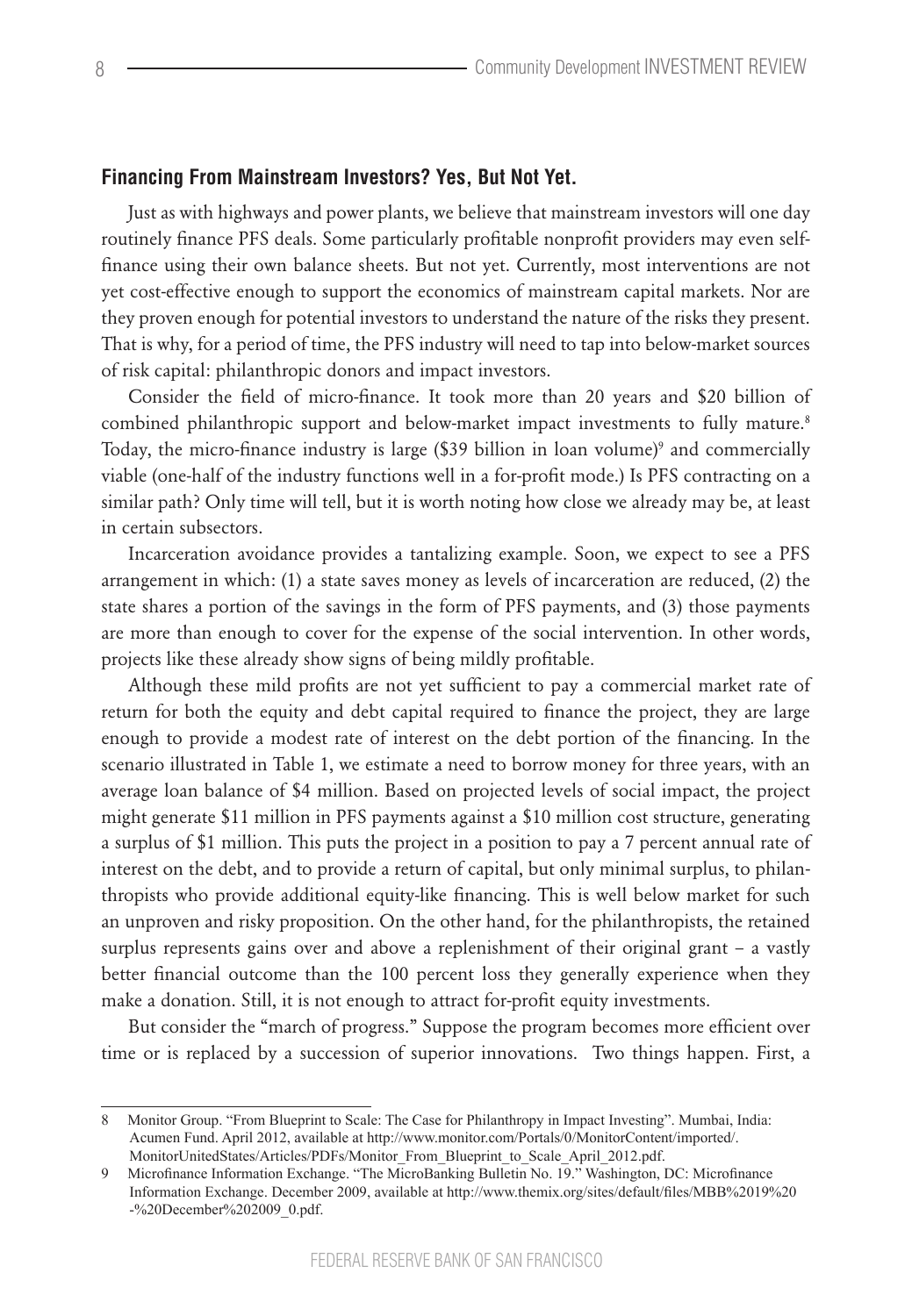track record is established that reduces the project's perceived risk. In this case, the 7 percent interest rate no longer looks so far below market. Second, the project becomes more profitable. For example, suppose there is a 30 percent improvement in efficiency over a relatively short time period. This translates into a 30 percent increase of PFS payments (to \$14.3 million) without changing the project's costs. That would generate a surplus of \$4.3 million, enough to pay 10 percent interest to the lenders and still have \$2.7 million of surplus left to reward the investors of equity risk capital. At this point, no one can say how many of America's social interventions are within shooting distance of becoming profitable in a PFS format.

| <b>Current</b>   | 30% Progress  |
|------------------|---------------|
| <b>Economics</b> | on Impact     |
| 11.0             | \$            |
| \$               | 14.3          |
| (10.0)           | $\mathcal{C}$ |
| \$               | (10.0)        |
| $\frac{1}{2}$    | \$            |
| 1.0              | 4.3           |
|                  |               |
| \$<br>(0.9)      |               |
|                  | \$<br>(1.3)   |
| \$               | 3.0           |
| 0.1              | \$            |
|                  |               |

*Table 1. PFS Financing Example*

## **Philanthropy's Role as an Interim Catalyst**

PFS contracting and social innovation financing offer a particularly attractive opportunity to philanthropists, whether they are outright grant makers or impact investors who accept below-market rates of return on their loans. Either way, they have a rare opportunity to invest for a period of time and then enjoy permanent systemic change that no longer needs philanthropic support. In other words, philanthropists have a chance to truly act as catalysts.

Each issue area, whether it be recidivism, homelessness, child welfare, or another, needs its own march of progress. Some will prove to be already profitable; others will have a long distance to go. But one by one, specific interventions serving specific populations will eventually crack the impact and cost-benefit code and enter into a self-reinforcing mode of profitability and growth.

Our collective agenda should focus on harnessing the march of progress for PFS, using philanthropy to drive towards a sustainable market. Philanthropy's role is not only to support these journeys, but also to foster behaviors and interactions that will be needed to sustain PFS once philanthropy is no longer required. For example, even if a philanthropist has enough money to provide 100 percent of the financing needed for a proposed PFS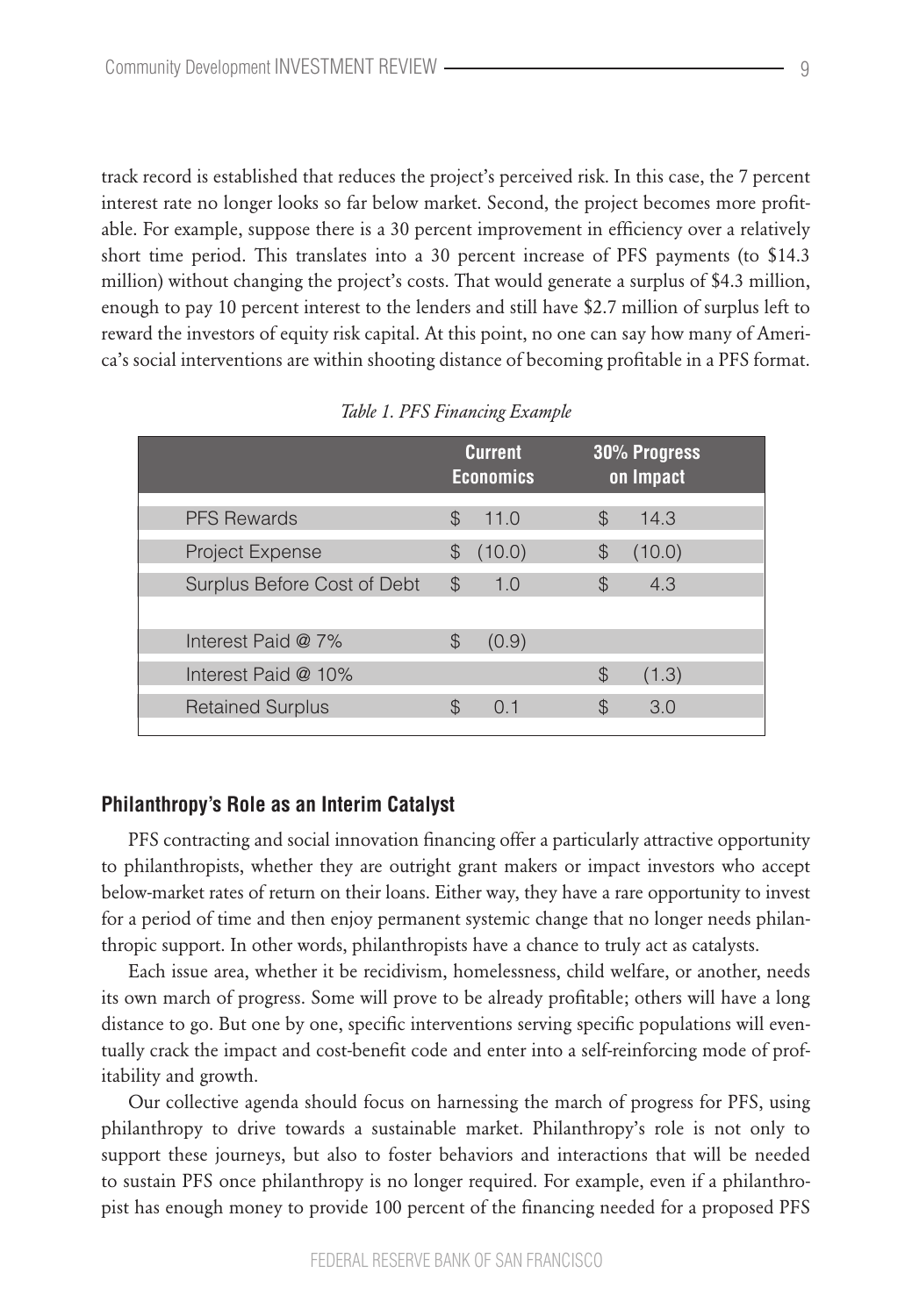contract, it is good strategy to nevertheless recruit banks (at near market rates) into covering some portion of the financing. In this way, philanthropy can create the pathway that makes it possible to wean the system off philanthropic support. Philanthropy can also support a sustainable transformation in government transparency and data-driven decision-making by insisting on strict evidence standards and contracting disciplines as conditions to their PFS grant-making. Eventually, philanthropy may pave a march of progress all the way to selfsustaining economics and more efficient government contracting.

# **Changes Needed to Grow the Field**

Several changes are needed to grow the field and build a mature financing market around PFS contracts:

*Develop government capacity* to measure outcomes through administrative databases and capture fiscal savings on an on-going (not pilot) basis. Sophisticated government databases across all issue areas will drive the ability to contract for outcomes.

*Commit to impact* that builds PFS contracts around meaningful outcome targets and validates them through transparent, rigorous, and independent evaluations that are cost-effective and feasible for government decision cycles. If absolute rigor is not the top priority, the march of progress will lose its way.

*Avoid new recipe laws* that take successful one-off pilots and, through political means, roll out the interventions based on programmatic design without keeping the outcomes evidence feedback loop intact. This would tend to refreeze the system into a "fund what once worked" mode.

*Invest in scalable and spreadable innovations* that have the potential to succeed not just once, but over and over again with PFS contracts.

*Create openings for commercial capital* to gain exposure and experience with the nascent PFS and social innovation finance field, so that over time it may become the primary financier of contracts. Of course, as government is the ultimate payer of PFS contracts, incentives for commercial capital must align with government expectations and commitments to pay.

*Experiment with multiple structures* to determine which intervention approaches and financing constructs enable PFS to become most effective in the long term. This includes experimentation with sole-provider versus collective action models and with varied levels of autonomous decision-making power for the intermediary.

Adhering to these principles will be difficult, and the evolution from an innovative idea to a robust market solution will take time. But the long march of progress certainly seems well worth the effort. We have a chance to break away from decades of relative stagnancy, and to transform the way government funds many of the most vital social services in this country. Not only will our taxpayers feel less burdened, but our most vulnerable communities may at long last begin to rise on the same tide that has lifted so many others to such great heights.